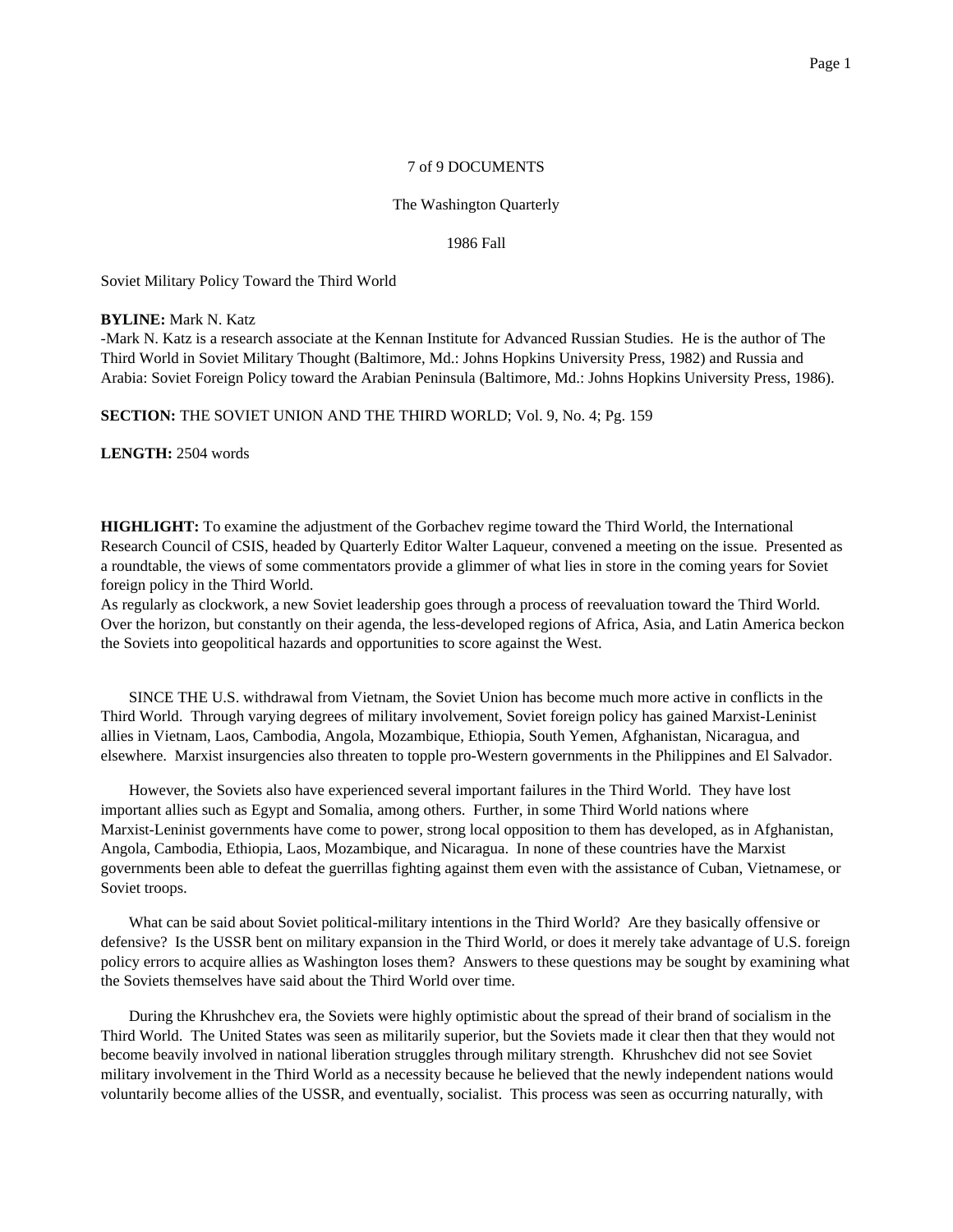only a small degree of Soviet effort being necessary to help it along.

During the early Brezhnev years (1964-1968), this optimism was dampened. Several progressive Third World regimes were overthrown in right-wing military coups, as in Ghana, Mali, and Indonesia.The Soviet-backed Arabs were humiliatingly defeated by U.S.-backed Israel in 1967. Further, the U.S. buildup in Vietnam threatened to defeat Communist aims in Indochina. The Soviets concluded that greater efforts on the part of the USSR were needed to maintain Third World nations on the path of socialism. This included a greater amount of Soviet military assistance when necessary. Nevertheless, the military role of the USSR was intended to be of an auxiliary nature; the main burden of any fighting was to be borne by local forces allied to the USSR.

The middle Brezhnev years (1969-1975) saw the resurgence of Soviet optimism. The United States withdrew from Indochina, the Portuguese empire collapsed, and several Third World nations acquired Marxist regimes. Like many in the West, the Soviets assumed that the decline of U.S. influence in the Third World would lead to a corresponding rise in Soviet influence there. The Soviets believed that only low-cost, short-term Soviet military efforts were needed; the USSR acknowledged sending not only weapons but also Soviet advisers. In addition, sending Dubans to Africa was seen as useful in promoting political progress. Nevertheless, the USSR and its allies would only play a supporting role when local Marxist forces would undertake the bulk of the struggle to establish and maintain socialism.

From the late Brezhnev years to the present, the Soviets' optimism about their prospects in the Third World has given way to increased pessimism. Two important Soviet allies, Egypt and Somalia, abrogated their treaties of friendship and cooperation with the USSR. In addition, por-Soviet Marxist governments that had recently come to power faced strong local opposition.

It soon became apparent that these new Marxist-Leninist governments could not remain in power by relying on Soviet arms transfers and a few advisers alone -- these governments were simply too weak. The main burden of the fighting, in some instances, would have to be undertaken by the established Communist states (the Cubans in Angola, the Vietnamese in Cambodia, and the Soviets themselves in Afghanistan) just to keep these regimes in power.

Yet even with such direct military intervention, the opposition to the new Marxist-Leninist regimes in the Third World has not been readily defeated.It is now clear even to Moscow that it and its allies must undertake high-cost, long-term military efforts just to maintain these new regimes in power.

The Soviet Union has seen its Third World allies that are not completely Marxist-Leninist tend to break away from the USSR. Further, Soviet allies that are thoroughly Marxist-Leninist tend to be weak and to arouse armed opposition. This opposition, however, does not stem from the West but from indigenous forces. This is perhaps the bitterest blow to the Soviets -- while they always knew the West would be their enemy, they expected the Third World to be friendly toward them. It is for this reason that, for the past several years, the Soviets have come to view themselves as being on the defensive in the Third World.

Yet how can this be said when they are now defending nations such as Afghanistan, which did not come under Soviet influence until very recently? The Soviet Union has a strong interest in seeing that a Marxist-Leninist government, once having come to power, does not fall. Should such a government ever be overthrown by its own population (not overwhelmed by external forces as in Grenada), then others might become more vulnerable and fall too. The fact that this might occur at the hands of indigenous Third World forces and not the West would reveal that the USSR and Marxism-Leninism hold little attraction for the people in the Third World -- exactly the opposite of what the Soviets have always claimed.

Although the relatively costly and protracted military commitments directly undertaken by the USSR and its allies in Angola, Afghanistan, and Cambodia, as well as support for Marxist governments fighting insurgents in Ethiopia, Mozambique, and Nicaragua, have not yet proven successful, so far they have not been overwhelmingly burdensome to the established socialist states. But if the opposition forces become stronger and threaten to topple a pro-Soviet,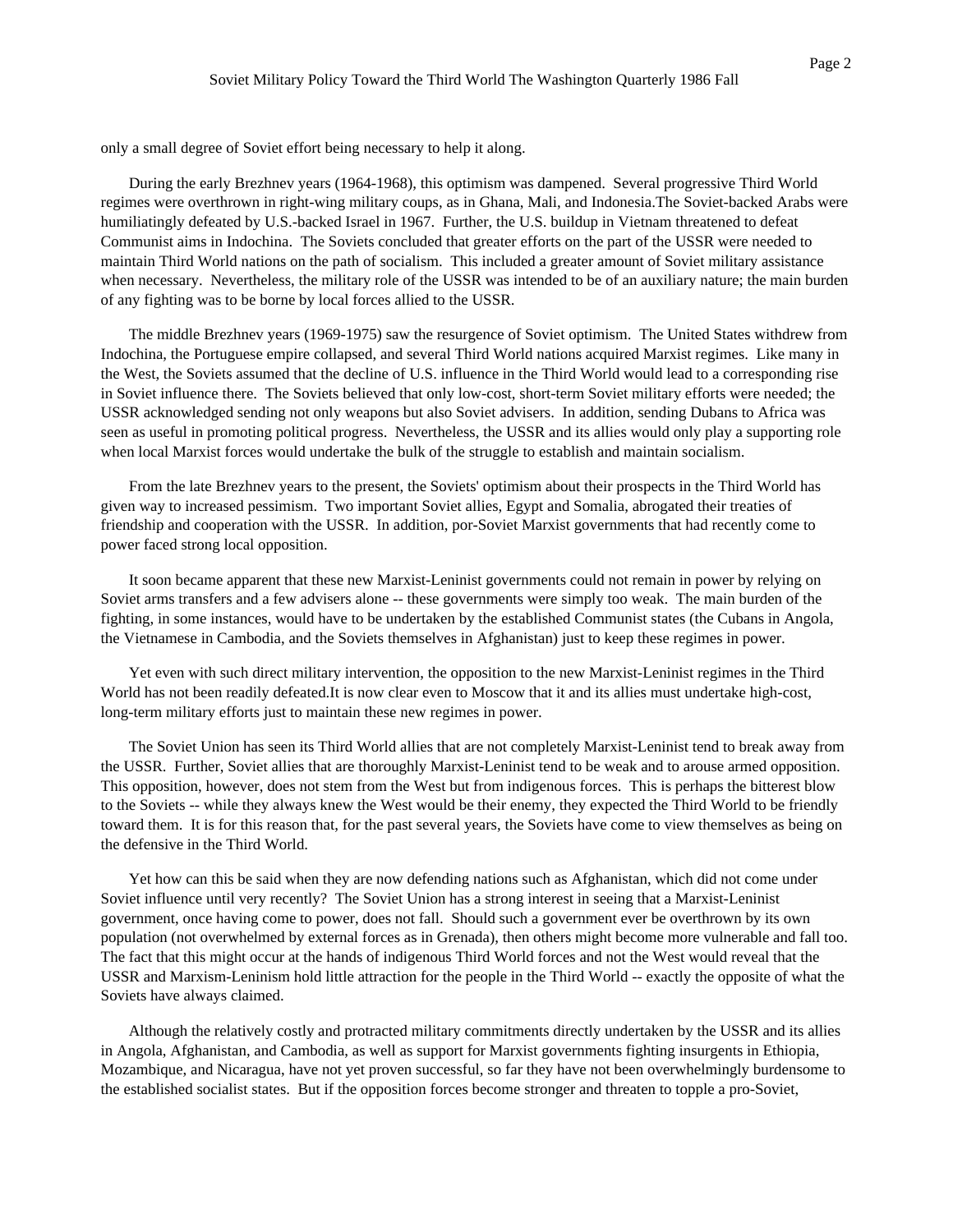Marxist-Leninist regime in any of these countries, or if a serious insurgency erupted in other Marxist Third World nations such as South Yemen, Cuba, or Vietnam, the USSR would face a greater problem.

The USSR would then have to decide between two courses of action: making a much greater military effort itself to defend existing Marxist regimes, which would assure greater opposition to its foreign policy from both the West and the Third World, but would not guarantee that such a policy would be any more successful than it has been so far in Afghanistan; or giving only so much support to a weak Marxist regime to be overthrown (not just allowing incompletely Marxist allies such as Egypt and Somalia to change their minds) where they are strongly opposed by indigenous forces. This would risk the encouragement of opposition in other Marxist Third World governments that might also have to be allowed to fall unless the USSR were prepared to undertake a major military effort to save them.

In the short term, the choice the USSR has apparently made under the leadership of Gorbachev has been to increase Soviet military assistance to Third World Marxist-Leninist regimes in an effort to crush once and for all the insurgent groups threatening them. In the spring and summer of 1985, strong offensives were launched in Afghanistan, Ethiopia, Mozambique, and Angola. Vietnam, at the beginning of the year, had launched a larger offensive than usual that succeeded in driving most of the insurgents out of Cambodia. The Sandinistas also have stepped up their efforts against the contras. Several of these offensives were relatively successful, but none of them succeeded in either defeating the opposition movements they were directed against or even preventing the opposition from renewing their operations once the offensive stopped. Thus, unless Gorbachev is willing to make a much greater effort to crush these insurgent movements, he will have to run the risk that they will continue and grow stronger.

If this is indeed the kind of choice that Soviet foreign policy faces in the future, it will be evident that Soviet hopes that the Third World would willingly accept the USSR as a model for its own economic and political development were woefully optimistic and are unlikely to be fulfilled.

The United States is still vulnerable to Marxist or anti-U.S. insurgencies and to changes of government in the Third World that the Soviets and their allies either support or can take advantage of even if these movements are indigenous. This is especially true now in Central America, and could become increasingly so in South Africa and in any other part of the Third World where there are unstable pro-Western regimes.

But with the outbreak and persistence of insurgencies directed at pro-Soviet, Marxist-Leninist regimes, it is obvious that the USSR also has vulnerabilities in the Third World. Indeed, these Soviet vulnerabilities are ones that the United States can take advantage of in the same way that Moscow has taken advantage of similar U.S. vulnerabilities: by providing support to rebels seeking to overthrow weak Third World regimes allied to the other superpower. Indeed, many in the Reagan administration and the Congress want to do just this. The benefits of such a policy succeeding would be clear: not only would a pro-Soviet regime be replaced by a pro-Western one, the phenomenon of insurgencies directed against pro-Soviet regimes also might be intensified throughout the Third Workd, thus making more difficult the foreign policy choices faced by the Soviets mentioned earlier.

But before rushing to aid guerrilla movements in the hope that they will quickly succeed in toppling pro-Soviet Third World dictatorships, U.S. foreign policy makers would be well advised to consider that it takes a long time for guerrillas to succeed actually. The Vietnamese Communists fought the French from 1945 until 1954 before ousting them, and then they only came to power in North Vietnam. It took them another 21 years to gain South Vietnam. Guerrilla forces in Angola and Mozambique began their operation in the 1960s but accomplished little until the 1974 Portuguese coup brought to power a government in Lisbon that declared it would pull out of Africa the following year. The Sandinistas came to power in Nicaragua in 1979 after very little fighting, but the Somoza regime they replaced had been in office for over 40 years.

In discussing Marxist Third World insurgencies, Soviet military writers insist that Moscow does not export revolution, and that when guerrillas come to power they do so through their own efforts. This is not to say that the USSR and its allies do not militarily assist guerrillas with arms, military training, or the intervention of Cuban troops.